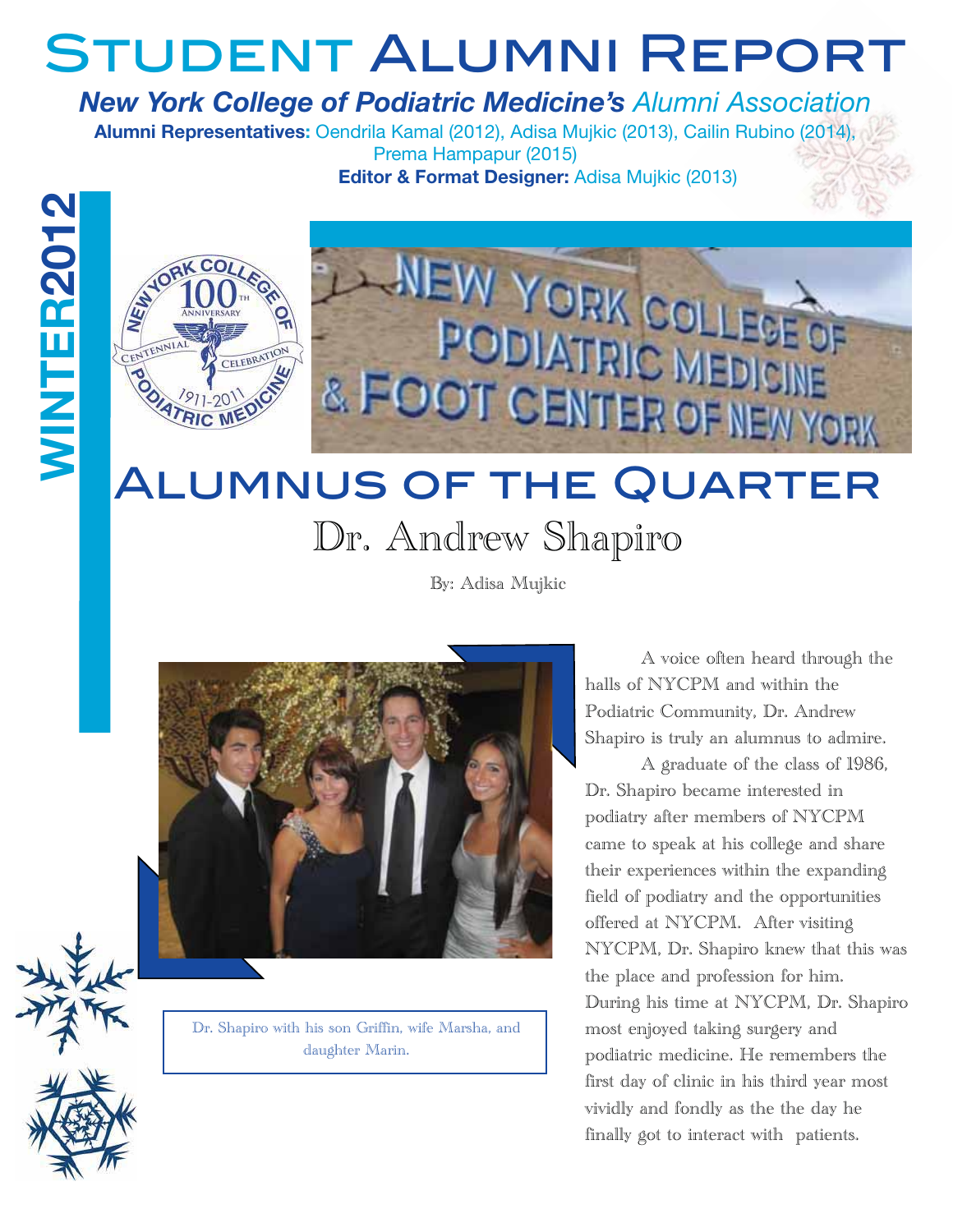Following graduation, Dr. Shapiro went on to complete a surgical residency at the community hospital of Kingsbrook Medical Center. A loyal member of the NYCPM Alumni Association, he has stayed involved with the NYCPM community. Dr. Shapiro can often be sighted at alumni meetings and events keeping in touch with his fellow graduates and giving directly back to the students. Always with his door open and with advice to share, Dr. Shapiro is eager to provide guidance and encouragement to students. He is an avid advocate of students networking by visiting podiatry offices and attending local meetings, since podiatry is a small profession, which offers many advantages.

 Dr. Shapiro was born and raised in Brooklyn, and now resides in Long Beach with his wife of twenty-five years. Dr. Shapiro and his wife have two children. His daughter will be graduating Cornell this year, and his son just began his first year at the University of Virginia. When Dr. Shapiro is not busy working in his private practice or heading to APMSA meetings, he enjoys spending time with his family, playing golf and basketball. Most recently Dr. Shapiro has taken up hot yoga, an intense cardiovascular workout.

 Dr. Shapiro practices in Valley Stream, Long island with Dr. Michael Barkin. A unique aspect of Dr. Shapiro's practice is that it is one of the oldest practices in New York. The original practice began in 1946. Dr. Shapiro bought the practice twenty-four years ago and has enjoyed a flourishing practice that encompasses an ideal variety of all that podiatric medicine offers. Being able to interact with patients of all ages and socioeconomic backgrounds is an opportunity that Dr. Shapiro most enjoys each day in his practice.

 In addition to his practice, Dr. Shapiro is active in policy-making and helping pave the road for advances in podiatry. With advances made in the professions' stature and with the baby boomers approaching 65, Dr. Shapiro is delighted that the future of podiatry is well positioned for prosperity and expansion.

 Dr. Shapiro has a tremendous history of being involved with Podiatric Associations both on the local and state level. Dr. Shapiro was first a member of the Kings division in Brooklyn, and upon moving to Naussau County he became a board member of the Naussau County division and served as the president for two years. During his time as president of the division, Dr. Shapiro had the chance to deal with problems and speak up for causes at the local level. Since 2005, Dr. Shapiro has been a member of the board of trustees of the New York State Podiatric Medical Association. Being one of the thirteen board members, Dr. Shapiro has the opportunity to be directly involved with issues ranging from political to insurance to ethics-related.

 Shaping the podiatric profession, guiding students, and staying involved with his alma mater, Dr. Shapiro is an undeniable role model for students and colleagues.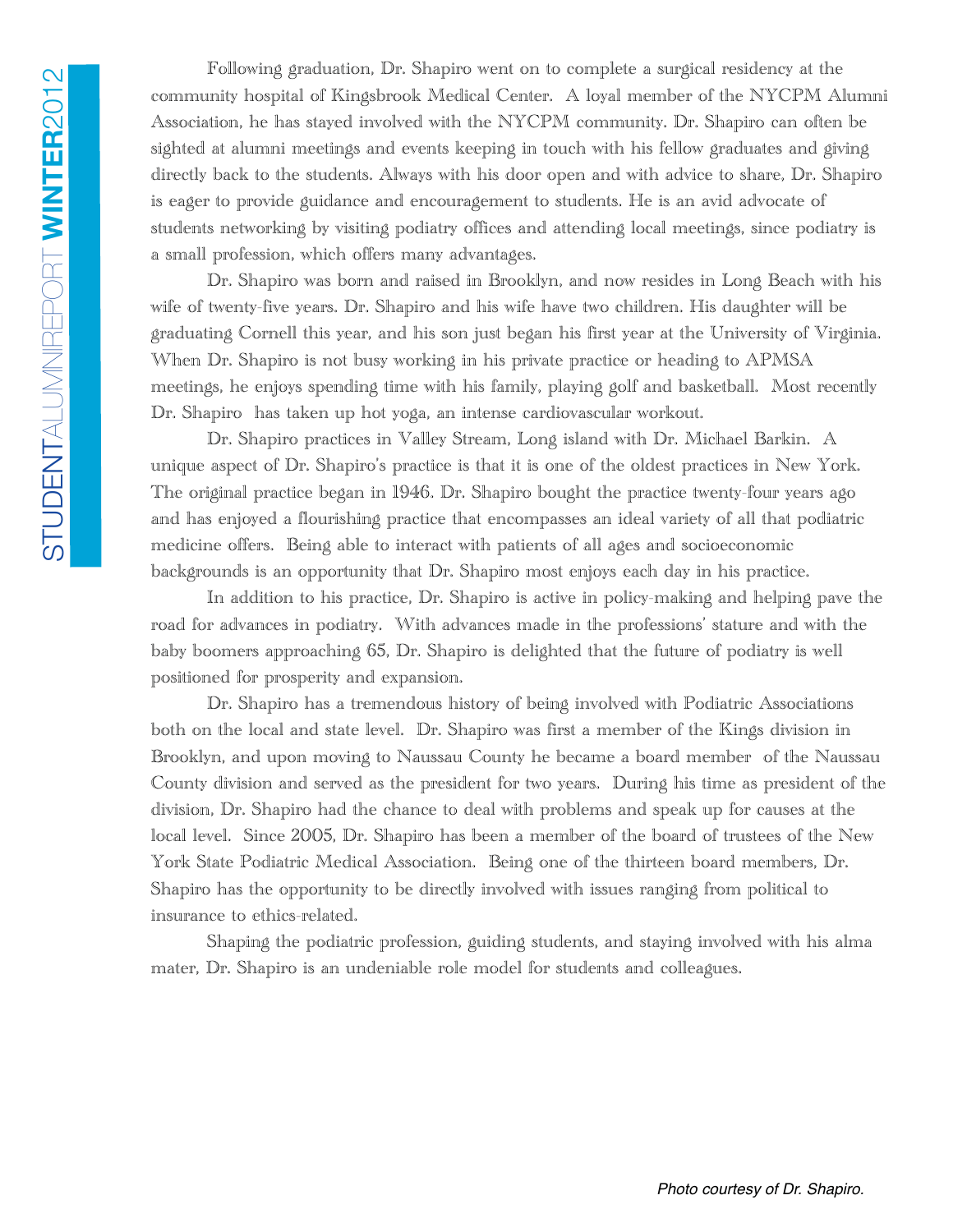### Stay Up to Date: APMSA NEWS

#### **By: Cailin Rubino**

 The Annual American Podiatric Medical Student Association (APMSA) summer House of Delegates meeting was held in Boston on July 28-30, 2011. The outstanding highlights discussed at the meeting were the APMA Membership for students and the Preceptorship Program.

 The main goal of the meeting was to deliberate regarding the APMSA becoming part of the American Podiatric Medical Association (APMA). The student House of Delegates voted to accept the student membership into the APMA. With the exception of one, no student in the United States has been a member of the APMA. The only student member of the AMPA is the president of the APMSA. Up until now, the APMA and the APMSA have been separate independent organizations with their own constitutions and bylaws.

 The membership that was voted on is an opt-in membership that is complementary and likely achieved online through the APMA website. Once a student opts-in, their term will be the entire length of their student career. The membership may then continue into residency and beyond. The APMA House of Delegates meeting is in March 2012 and hopefully they will vote yes to allowing all podiatric medical students the opportunity to formally become part of the APMA.



**NYCPM Representatives at the Boston APMSA conference: (L. to R.) Joesph Bauer, Robin Lenz, Tomika Coleman, Stephanie Giles, Michael Collins, Cheree Eldridge, Garrett Moore, Alex Perez.**



**APMSA delegates hard at work at the Boston Conference.** 

This would be an amazing feat for the APMSA, granting students the honor of being a part of such a distinguished organization.

 APMSA becoming an affiliate of the APMA is very important because it will ensure continued support from within the podiatric medical community for the APMA and podiatry in general. Additionally, it will allow students to contribute monies toward the APMA Political Action Committee for political lobbying on podiatry-related issues. As of now, all funds go to the Educational Fund, and not toward Political Action Committee funds. As a member of the APMA, students will be eligible for all APMSA flyers, blasts, scholarships and various other opportunities that accompany the privilege of being a member of the APMA.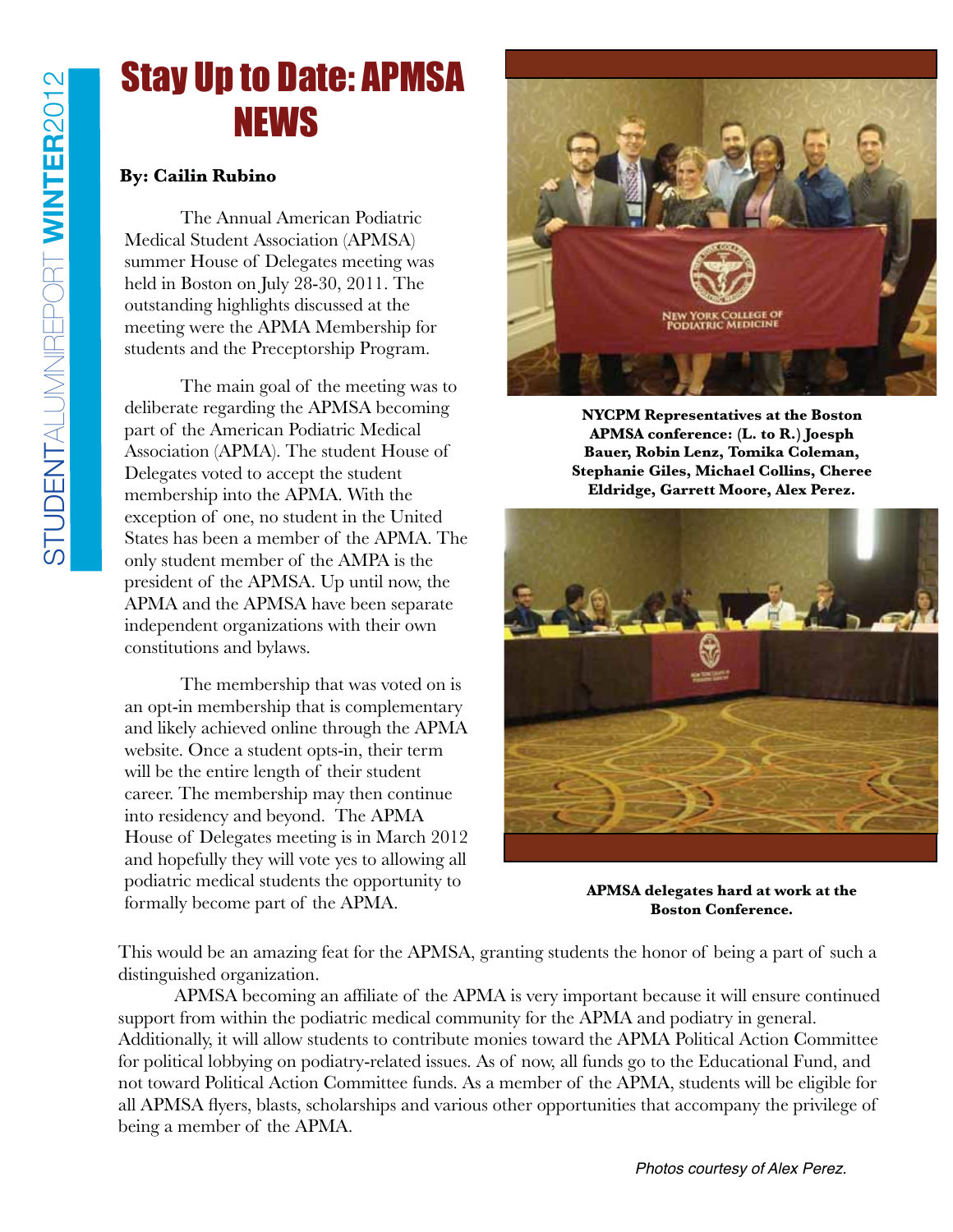The other important topic discussed at the meeting was the Preceptorship Program. This program allows students who do not match for a residency program the opportunity to gain experience and training during the time they are attempting to match again. These students work with a podiatrist who is gracious enough to take them under their wing. Last year, there were 31 people who entered the Preceptorship Program. Instead of being completely set back by not matching for residency, these individuals are given the advantage of persevering while gaining experience they need in addition to getting monetarily compensated.

 The members of the APMSA work very hard as the voice of the podiatric students in order to better the field of podiatry. Most of the work is done behind the scenes, but their efforts are sincerely appreciated and members should be recognized for their tremendous work.



**By: Prema Hampapur**

#### **Physicians for Human Rights-NYCPM Chapter**



 In mid-September of 2011, the Physicians for Human Rights Club (PHR) began developing a chapter at the New York College of Podiatric Medicine. Established in a number of medical schools, PHR at NYCPM is the first chapter at a podiatric medical program. Consisting of 30 members, PHR-NYCPM focuses on raising awareness as well as taking action to support human rights.

 Since its start at NYCPM in September, PHR has put on a number of events. The first event that took place in October was a domestic violence workshop. "How to screen patients for domestic violence" was on the agenda, so the documentary "Screen to End Abuse" was shown and speaker Awali Samara of the Brooklyn Family Justice Center was invited. The event had a great turnout with members and non-members attending the event.

 In November, PHR-NYCPM invited Faizan Siddiqui of Kids with Vision to speak about blindness in children at the international level and the efforts being taken to curb it.

 In addition to inviting speakers to educate NYCPM students about the many human rights issues, the club also holds fundraisers to raise money for various programs. In November, the club held a bake sale in order to raise money for the United Nations Children's Emergency Fund Immunization Program and the Mercy Corps emergency relief efforts in disaster-hit areas throughout the world. Over \$250 was raised and sent to both organizations. "Human rights activism is not simply just speaking but also fundraising and actively doing something," states Amna Ahmed, founder and president of PHR at the NYCPM chapter. Ahmed also organized NYCPM participation in Amnesty International's Write-a-thon for various human rights issues such as women's rights and rights to housing.

Ahmed has been a human rights advocate since she was young, and first learned about PHR as an undergraduate student. Understanding the large amount of work to create a chapter at NYCPM, Ahmed reached out to the NYCPM community and received an amazing response. Dr. Lowy, Dr. Chusid and Dr. Barbosa showed support by attending the events. In addition, Dr. Barbosa is the faculty advisor and helped get the club running quickly.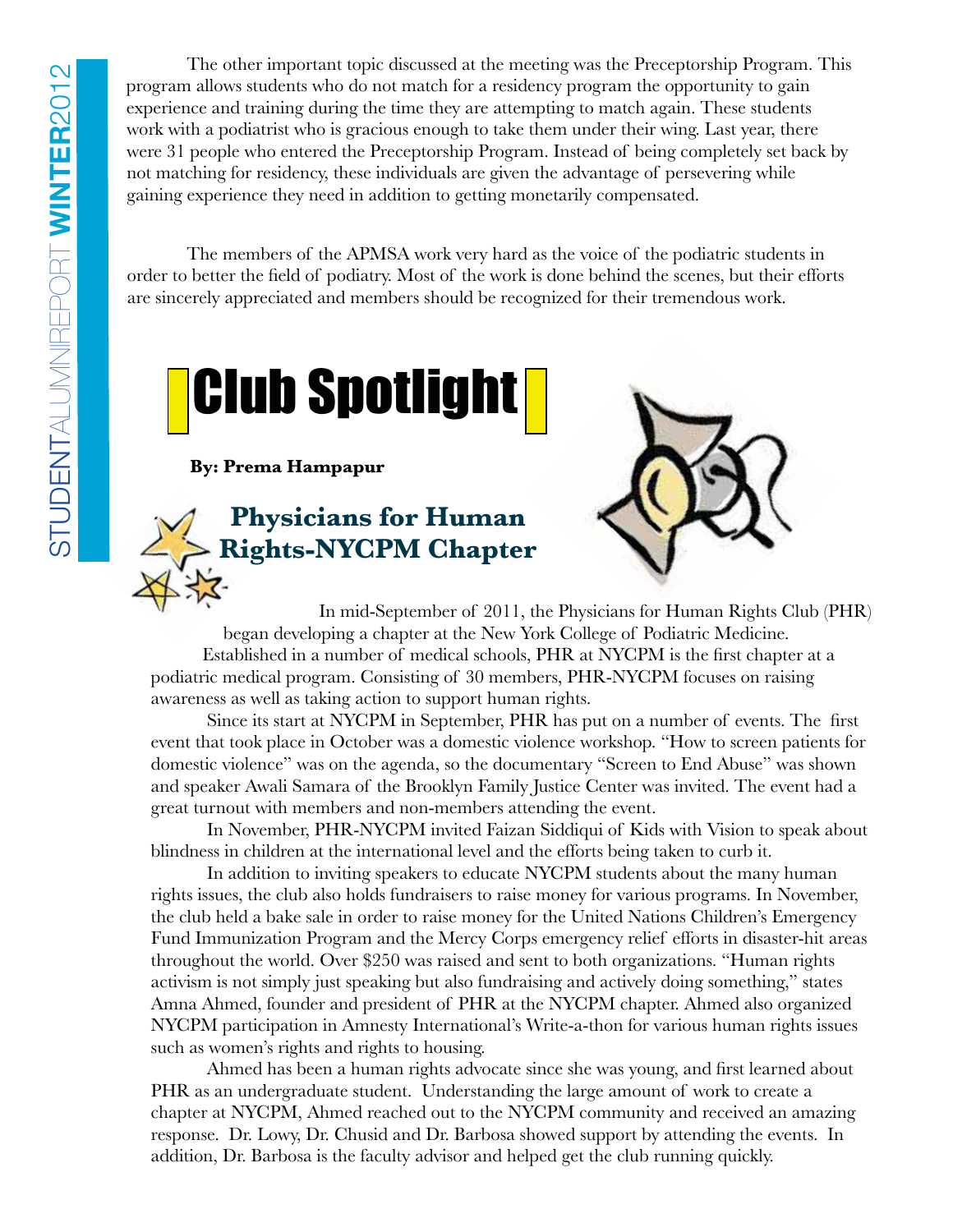The students at NYCPM have shown great interest in becoming advocates for human rights. "There is a great deal of teamwork with the group," Ahmed reveals. "Because they [the students] shared the same interest and are so passionate, we were able to go further. It is beyond my expectations!"

 PHR at NYCPM may still be an infant club, but it is paving its way to becoming a solid organization at NYCPM. Many future events are already being planned, such as the winter clothing drive for victims of trafficking. PHR-NYCPM is teaming up with Girls Educational and Mentoring Services (GEMS) and inviting a speaker to come educate students about trafficking and what actions can be taken to end this practice. Best wishes to PHR-NYCPM!

#### **Spreading Holiday Cheer: SNPMA and Pediatrics**

 Amidst finals at the end of the fall semester, NYCPM got into the holiday spirit. The Pediatrics Club and Student National Podiatric Medical Association (SNPMA) joined forces and held a toy drive from December 12 to December 16. The clubs were able to provide toys for 55 kids at New Broadway Family Residence, located in Harlem. Presents were wrapped and delivered to each child at the shelter on December 20. Electric cars were



**Presents!**

popular toys amongst boys while the girls were



thrilled with the dolls they

received. "The kids were surprised. They were ecstatic! Since it was right before Christmas, it was perfect timing, " states Faysal Siddiqui, vice president of SNPMA.

 A toy collection box was placed at the security station at NYCPM. Money was raised through the sale of candy grams as well as through the gracious donations of the NYCPM faculty. The donations were taken to Wal-Mart to purchase toys. The holiday spirit was infectious, with even Wal-Mart donating toys to help with the drive. Siddiqui and other members of SNPMA and Pediatrics Club went to the shelter to deliver the presents. Parents were very appreciative and couldn't stop saying thank you. The families showed great interest in NYCPM and wanted to learn about the school.

 This is the second time the Pediatrics Club and SNPMA have collaborated and held a toy drive. "It was quite the experience to get to bring the toys to kids and to get to be excited with them," Adisa Mujkic,









to have had such an amazing opportunity, especially within our community."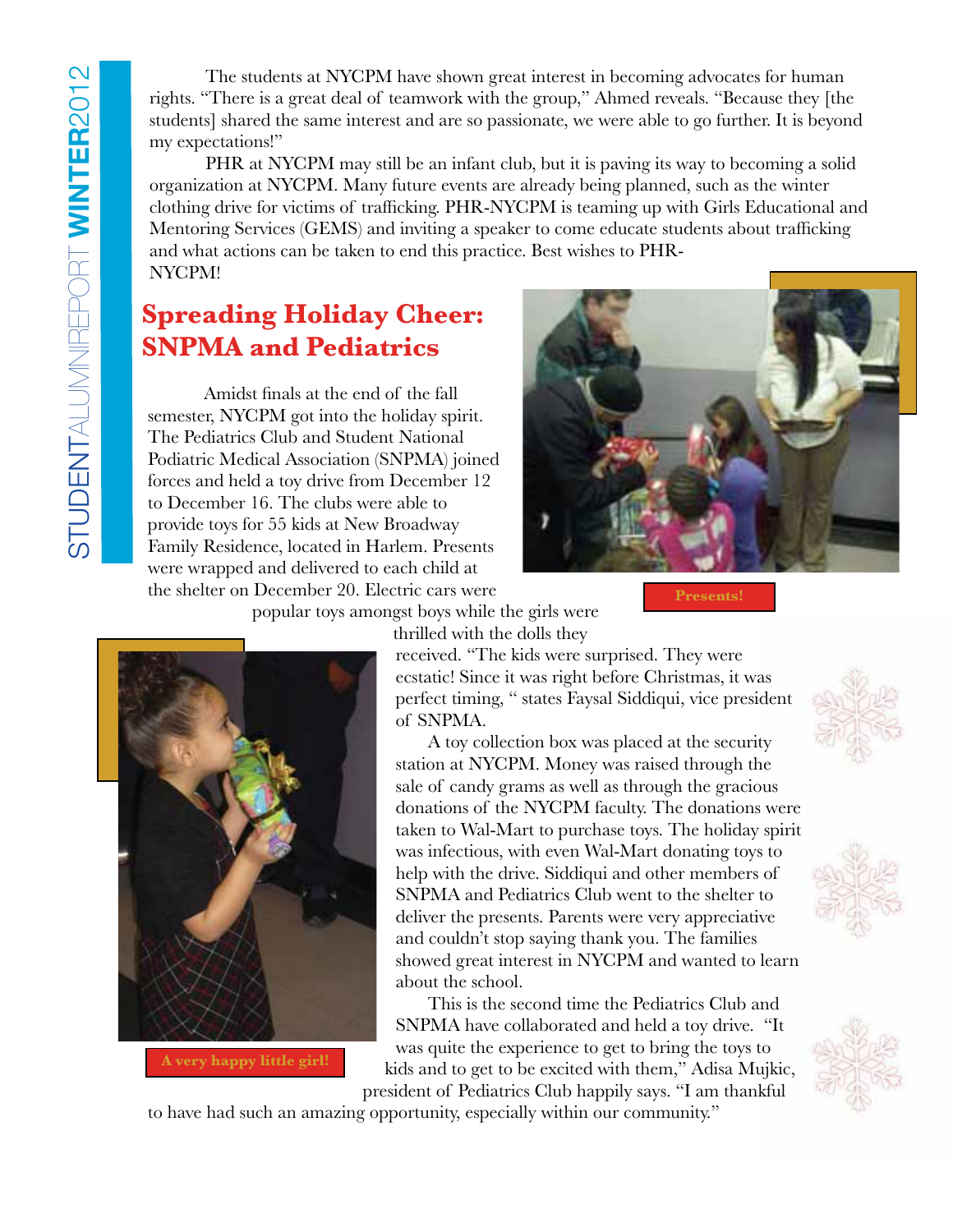

**Jonathan Roy, Christopher Lovell, Adisa Mujkic, and Faysal Siddique (back row L. to R.) delivering presents at New Broadway Family Residency.**

## Marathon Medical Team to the Rescue







A delightfully sunny Saturday greeted thousands of marathoners and onlookers for the 41st ING Marathon. Barricades and tents set up well in advance of November 6th lined streets of all five buroughs and decorated the trails of Central Park. The seamless flow of runners from all over the world filled the 26.2-mile race course as



**NYCPM students representing all classes and Residents gather for a photo at the medical tent located at the finish line.** 

millions of people from across the country and the world stood by watching in awe and anticipation. Not many people are quite aware of the manpower and hours that go into the planning and assembly of an event of this magnitude and prestige.

 NYCPM students were privileged to be a part of the volunteer medical team at the marathon this past November. The medical team is composed of a collaboration of medical providers from all branches including podiatrists, MD's, nurses, physical therapists and massage therapists. Prior to the marathon, team leaders and all medical volunteer participants undergo training sessions. Protocols on how to best deal with various injuries from sprained ankles to muscle spasms are discussed.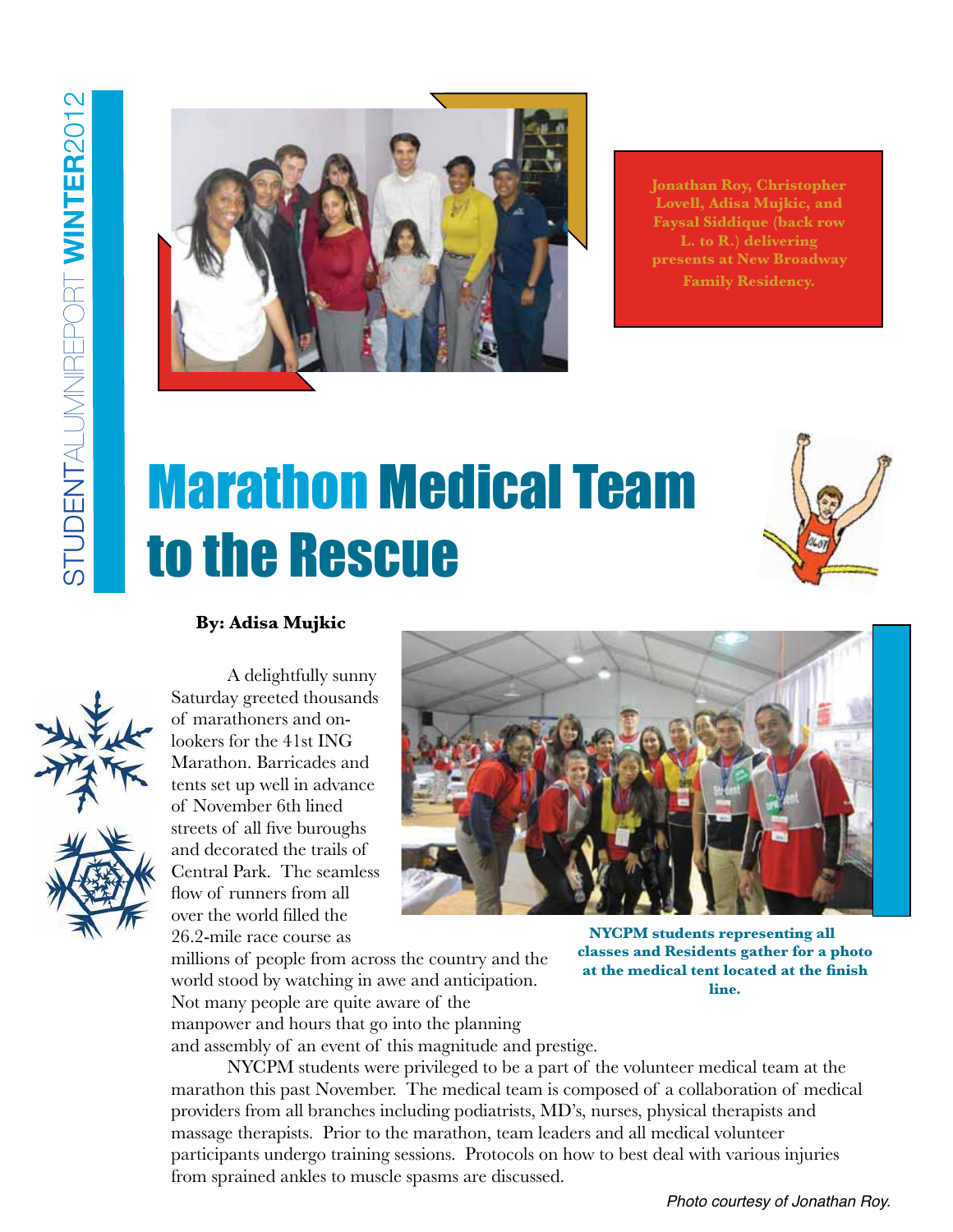Approaches to hypothermia and runners collapse are also highlighted at the training sessions. This year a new sophisticated system of scanning in all runners needing medical attention via a handheld device made its debut at all of the medical tents.

 Medical tents are set up all along the course with the main medical tent located at the finish line. Lines of stretchers extend throughout the main medical tent with a walled-off area for critical care. Patients are triaged at the entrance and groups of a variety of clinicians work together to provide the best care. Whether it's treating a first time marathoner, a well seasoned marathoner, a 70-year-old marathoner or a marathoner from halfway across the world, NYCPM students were thrilled to be able to share and partake in such an astonishing accomplishment for all of the runners. When asked what the best part of getting to volunteer, Lee Greenberg, class of 2013, exclaimed that " it was my first interaction with athletes and I love sports medicine".

 Being part of the NY Marathon medical team is an experience that is truly cherished by NYCPM students.

### 21st Century **Library**

#### **By: Prema Hampapur**

In 2008, renovations to the NYCPM library began and finished in early 2011. Due in part to the generosity of the Alumni Association, the NYCPM library got a fantastic makeover. The library was divided into a library and computer lab. Old carpeting was taken out and replaced with new carpet. New light fixtures were installed and new study desks were put in place of old desks. The roof was also fixed. A nice addition to the library was the creation of a lounge



**The new library boasts spacious cubicles and tables with a modern dark wood finish.** 

furnished with sofas and a coffee table. "The lounge is really nice," states Spencer Monaco (2013). "It's a great place to sit and read articles."

Many individuals were important to the renovation process, including Thomas Walker, Director of Library Services. "I think the renovations have made the library brighter, cleaner and really a more positive study environment," Walker states. "It looks more modern and I think it has improved students' attitudes to studying in the library."

The library proves to be a popular study space for NYCPM students, with many of the tables occupied. An improvement students appreciate are the individual electrical outlets in each study desk, making it very convenient for students to charge their computer and various other electric gadgets. "The library is spacious and more welcoming, Lee Greenberg (2013) adds. "It is more 21st century."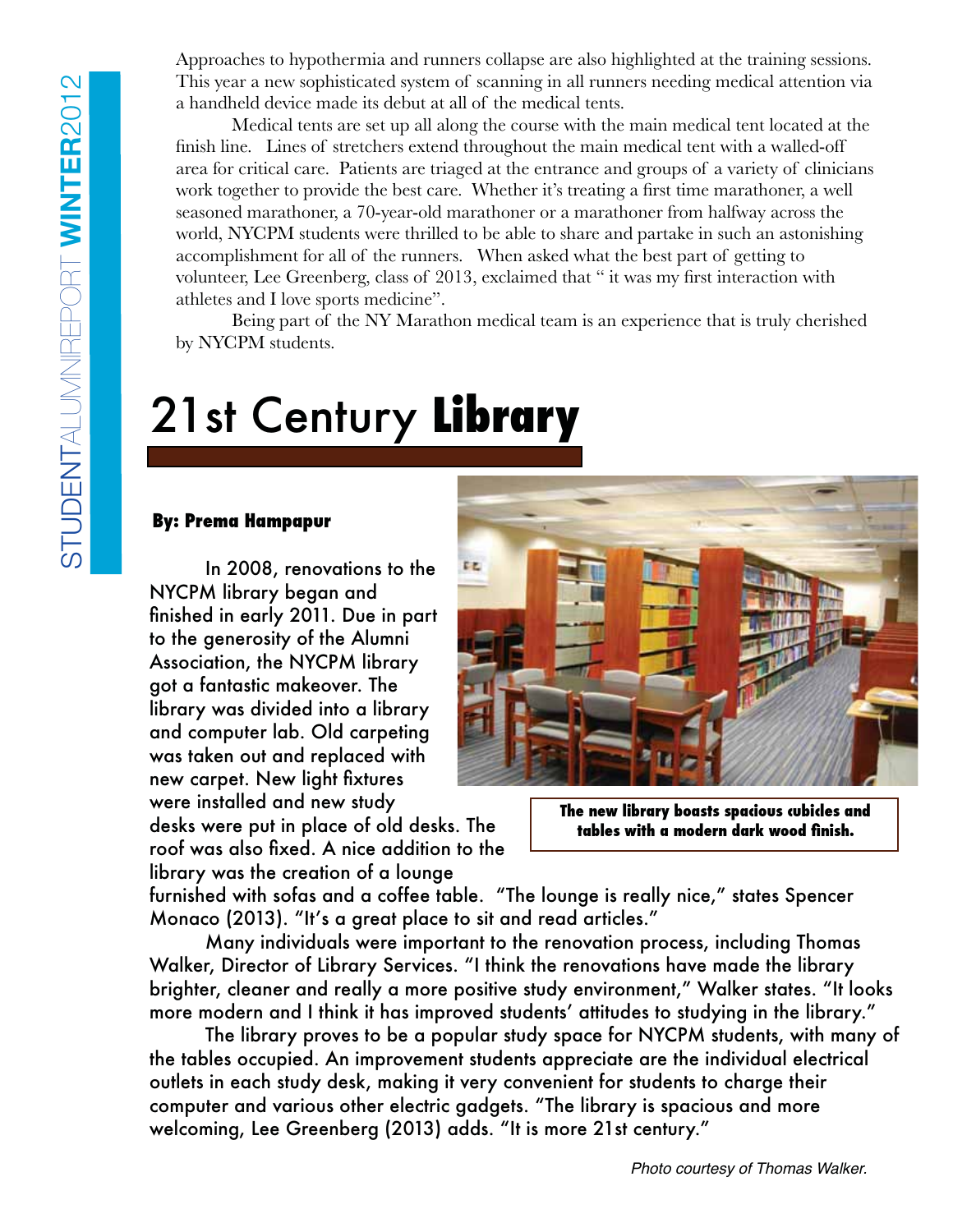### NYCPM Helping Fulfill Vision 2015



#### **By: Cailin Rubino**



The Class of 2015 gets acquainted.



The Class of 2014 socializing at Copia lounge.



Integrating the classes: Prema Hampapur (2015), Robin Lenz (2013) and Cailin Rubion (2014) at Copia.

In the past few years, upon beginning an educational career at NYCPM, students received an influential presentation regarding the APMA's Vision 2015, which will undoubtedly change the future of podiatry. The mission of Vision 2015 is to gain universal acceptance of podiatrists as physicians. This goal of recognition is based on equality among physicians in terms of education, training, and experience. Doctors of Podiatric Medicine and students alike should feel an obligation, to some degree, to make a conscious effort in order to have this vision become a reality.

 NYCPM has chosen to take a step forward in an attempt to publicize podiatry and the excellence of our extensive training. NYCPM has created a student position specifically dedicated to forming relationships with other medical institutions. Irina Abramova of the NYCPM Class of 2014, is the Medical Student Alliance Liason. Irina reaches out to other local medical institutions and sets up events so students from these schools can make connections with each other.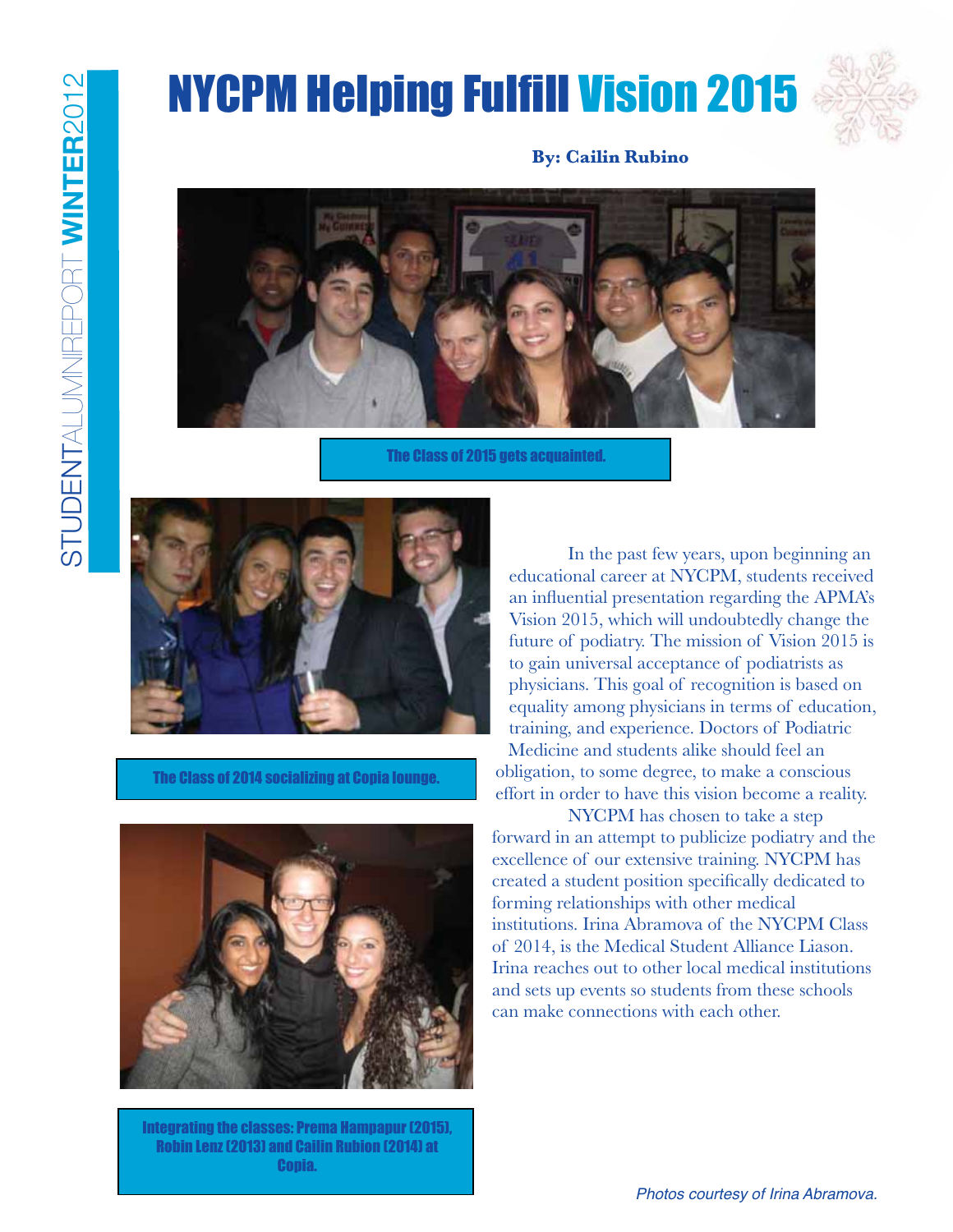Irina is doing a phenomenal job helping our profession by setting up mixers and fundraisers. This past year, there were two mixers hosted by NYCPM at Copia Lounge in midtown Manhattan. Touro Osteopathic Medical School and NYU College of Dentistry participated in these events, which brought together approximately 400 students from the three schools combined. We also have a walk-a-thon planned, set to take place on July 15, 2012. The walk-a-thon is to raise money for the Save the Children Foundation. Irina reached out to get other local medical schools involved with this as well, and it should be a wonderful opportunity for medical students and the NYCPM family to come together for a good cause. Further networking efforts by Irina granted podiatry students an invite to the Student National Medical Association event hosted by Columbia Medical School. All of the top medical schools in the tri-state area were invited to this event and NYCPM was one of them.

 These mixers encourage relationships with other health fields, help to get the word out about podiatry and hopefully will lead to the recognition we deserve as Doctors of Podiatric Medicine. It is important to demonstrate to the entire health care community and the public that the education, training, and experience of a DPM are comparable to that of allopathic and osteopathic physicians. In addition to making connections with other medical colleagues, these events strongly promote podiatry and help in our quest to fulfill the mission of Vision 2015.

### Radiology Grand Rounds: Enhancing the Third-Year Curriculum

By: Adisa Mujkic

 MRI's and CT scans have become a critical and routine tool in podiatric practice. To help better equip NYCPM students, a series of Radiology MRI Grand Rounds have been introduced to the third-year curriculum. Grand Rounds consists of guest lectures specialized in advanced medical imaging. Thus far, third-years have been fortunate enough to receive lectures from radiologists of Lenox Hill Radiology, who do a stellar job of introducing the basics of MRI's and then advancing to the detection of key pathologies often seen in the lower extremity.

 The third-year class has enthusiastically welcomed the radiology Grand Rounds. Jackie Prevete, class of 2013, finds the case presentations that accompany the MRI readings a great help in preparation for externships. Likewise, Adam Kaplan, class of 2013, believes the insight from a radiologist's perspective on ordering and examining MRI's most helpful in helping prepare him for clinic.

 Having such experienced radiologists helps strengthen the diagnostic skills of third-years and nicely complements clinic experience in radiology.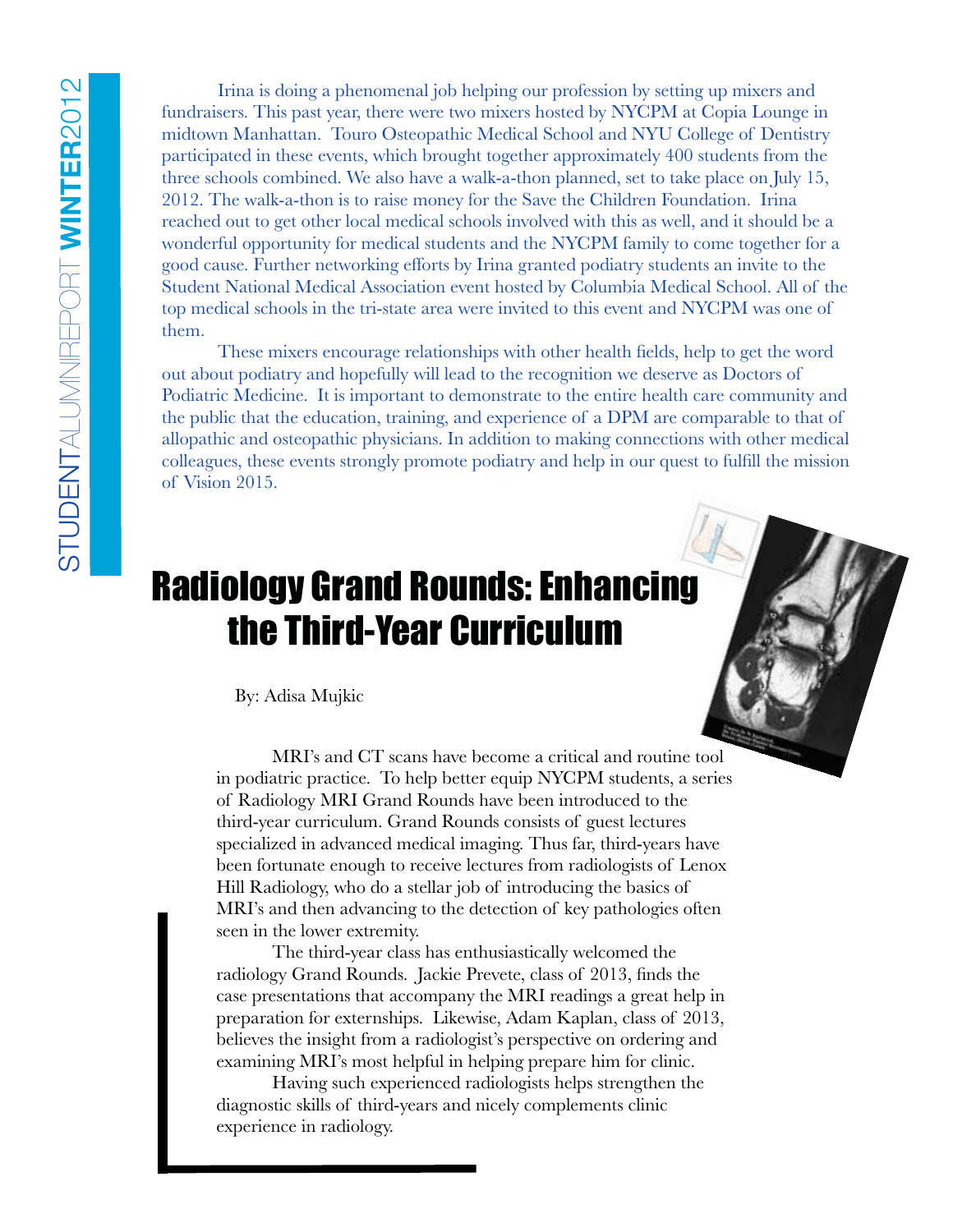## Representing NYCPM all along the East Coast

By: Adisa Mujkic



Todd Chappell, Dr. Iorio, Aakruti Bhalja, and Jonathan Roy at the APHA conference in Washington, D.C. (L. to R.).

Taking initiative to get involved in research and in podiatric conferences, a few second-years had the opportunity to travel to Orlando and Washington, D.C. this past November.

 Under the guidance of Dr. Anthony Iorio, Aakruti Bhalja and Jonathan Roy from the Class of 2014 represented NYCPM at the ACFAOM conference in Orlando, FL. Bhalja and Roy presented a case report constructed by Dr. Iorio illustrating the use of hydrogel technology combined with natural type I collagen to decrease the healing time of diabetic foot ulcers.

 Previous research has demonstrated that hydrogel technology and natural type I collagen do help in wound healing, but this was the first time for the two modalities to be successfully used together for podiatric use. The aim of presenting this case at the conference was to encourage other podiatrists to consider this combination therapy and continue exploring this option for diabetic foot ulcers.



Photos courtesy of Jonathan Roy.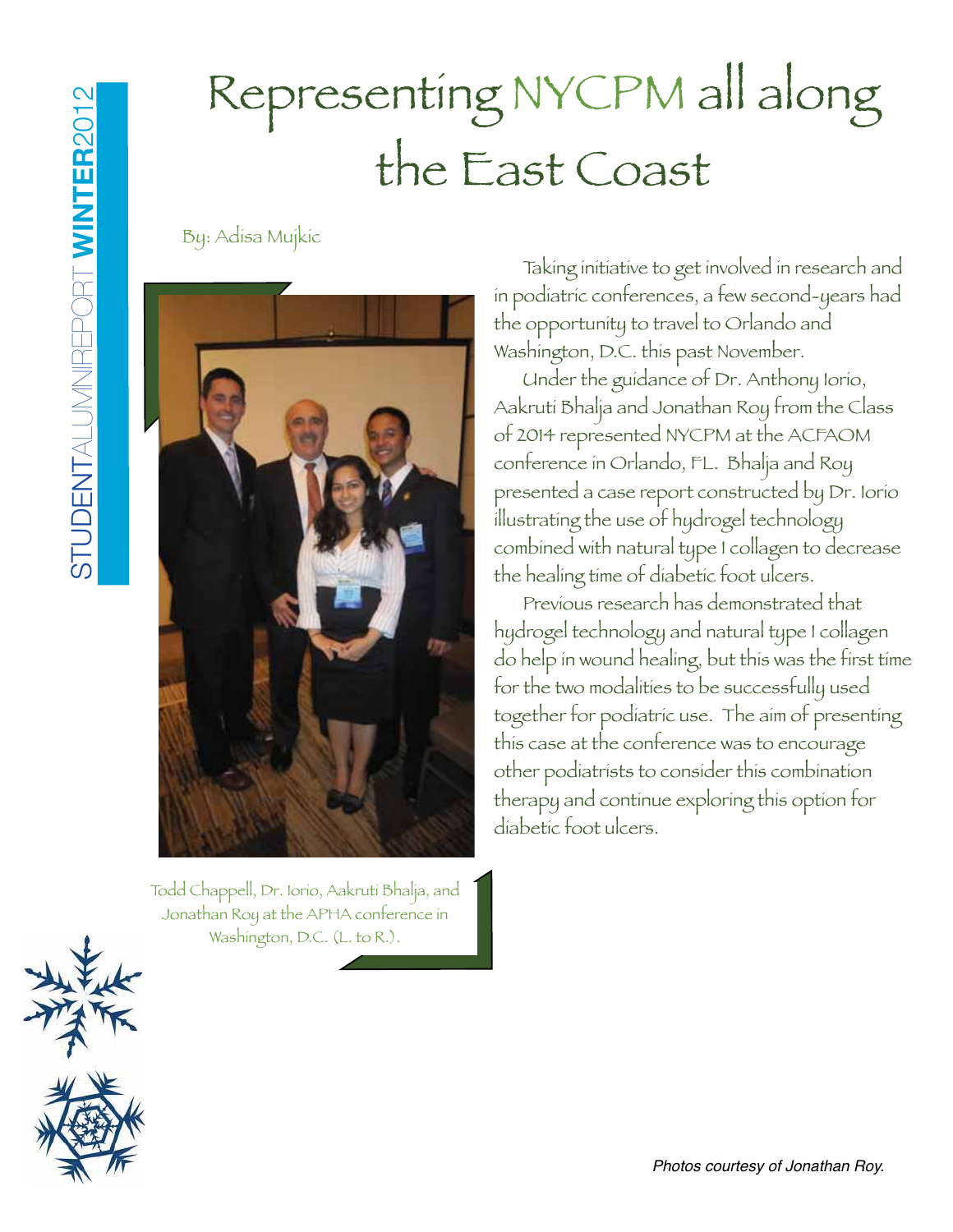The same weekend, just a few states up the east coast in Washington, D.C., the American Public Health Association also held a conference. Todd Chappell, Class of 2014, joined Bhalja, Roy, and Dr. Iorio to present on a variety of topics. Roy presented research that he had begun during his undergraduate studies at Adelphi University, carried through graduate school and now is continuing at NYCPM. Roy's focus was on how environmental pollutants affect public health,



ACFAOM conference in Orlando, FL: Jonathan Roy and Aakruti Bhalja with Dr. Kathleen Satterfield, president-elect of ACFAOM.

specifically the correlation of pollutants to diabetes and obesity. In presenting at the APHA conference, Roy hopes that his research will make podiatrists more aware of how environmental factors play a role in their patients' health.

 Chappell presented on "Diabetes and Peripheral Arterial Disease and their increasing stress on the Public Health System", concentrating on the costs, effects, and prevalence of diabetes within our society. He also touched upon the ways that our profession, and particularly the Foot Clinics of New York. is handling this rising impact of diabetes. Correlating with the presentations on diabetes, Bhalja gave a presentation on "The Effect of Caloric Restriction and Protein Intake on Insulin-like Growth Factor and Insulin-like Growth Factor Binding Protein-3". Proper nutrition is essential in managing diabetes, and Bhalja's presentation helped educate on the most recent research. Collectively Roy, Chappell and Bhalja did a marvelous job at representing our profession and our school.



Roy, Chappell, Dr. Iorio, and Bhalja enjoying Chinatown during their visit to Washington, D.C for the APHA conference. (L. to R.).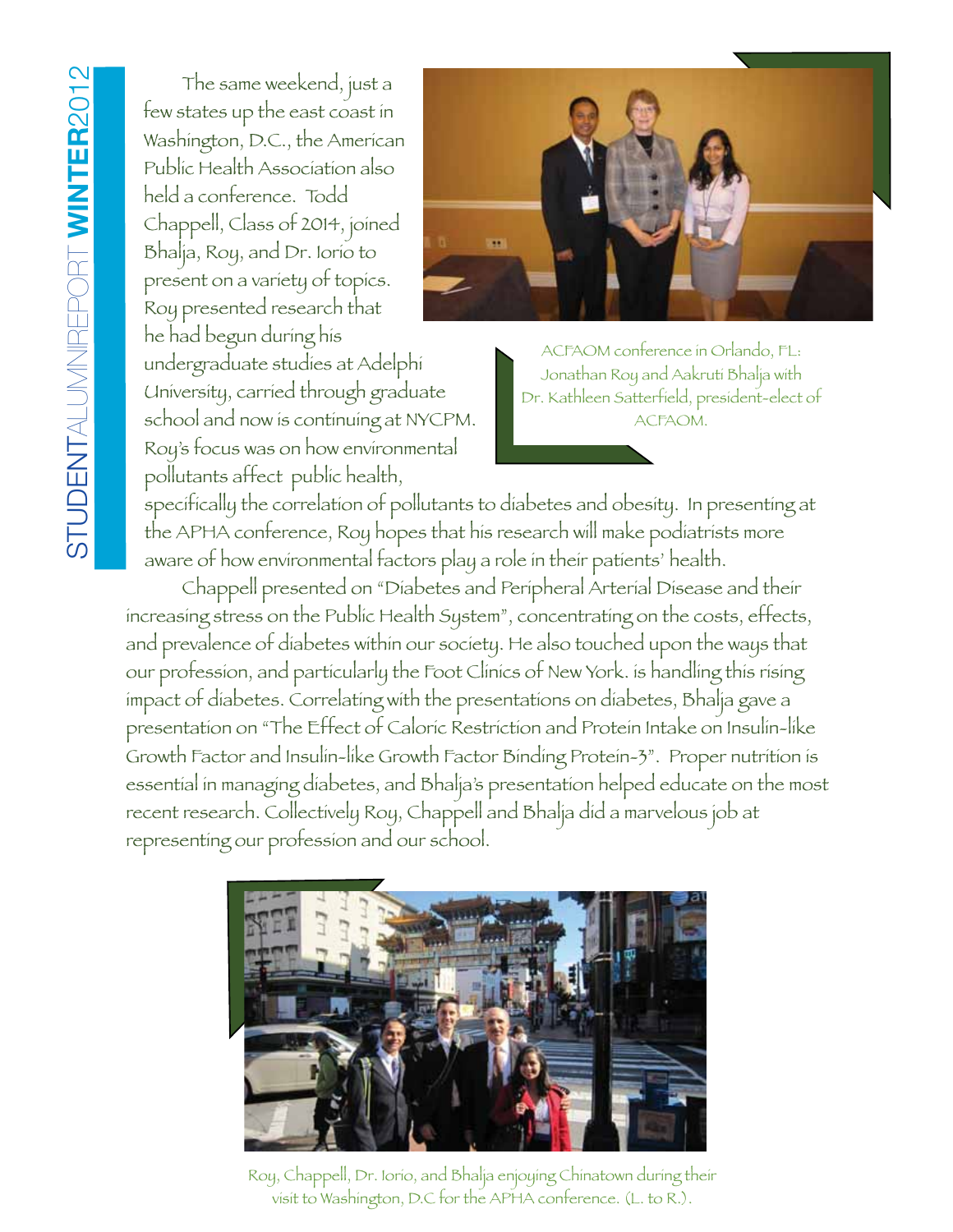### Making a Difference for **29** Years: Zev Leifer, PhD

**By: Michael Galoyan (Class of 2014)**



**Zev Leifer, PhD Professor of Bacteriology**

 Dr. Leifer has been very successful in training over 2,500 podiatrists in the past 29 years at the New York College of Podiatric Medicine. His concentration is in Bacteriology, an interest developed in bacteria courses he took in college and graduate school. Dr. Leifer, the son of two teachers, spent much of his childhood sick at home in East New York, Brooklyn. He used this time as an opportunity to read the science books that his father would bring home to him. He put his love for science and his parents' profession together in deciding his own career in teaching and research. He attended high school in Far Rockaway and college at Yeshiva University. He eventually received his master's degree from Harvard University and his PhD. from NYU. Most of his adult life was spent living in Manhattan, and he recently moved to Staten Island. He is a father of 6 and a grandfather to 24.

 Dr. Leifer's research includes the work he did for his master's degree at Harvard University, Ph.D. from NYU, followed by four years of postdoctoral research at NYU, Columbia and Queens College. He also spent six years on the faculty at New York Medical College doing research in environmental mutagenesis. He has been at NYCPM for the last 29 years. At NYCPM, he has used a grant from the

March of Dimes to develop an assay using bacteria to test for the effects of environmental chemicals on genetic regulatory mechanisms. He is currently developing new bacterial assay systems and is seeking funding to extend the *in vivo* assay to a cell-free DNA-protein binding assay, using gel shift and interferometry techniques.

 Dr. Leifer credits much of his lifelong success to Dr. Luigi Gorini, a professor of graduate studies at Harvard. Dr. Gorini made observations of Streptomycin-dependent arginine mutants of E. coli. The work done by Dr. Gorini has enhanced our current understanding of the role of Streptomycin in causing misreading of the genetic code. Being around someone who was so motivated by their research rooted the excitement in Dr. Leifer's lifelong interest in exactly how bacteria function.

 Dr. Leifer describes his greatest accomplishments to be in Microbiology and online education. Before working at NYCPM, he worked with Dr. Herbert Rosenkranz at NY Medical College in Valhalla, NY. Dr. Rosenkranz's research is in environmental genetic toxicology and the study of the effect of environmental chemicals on DNA. As the senior author of the Environmental Protection Agency's Gene-Tox Report, Dr. Leifer assembled data from a large number of assay systems using Repair-Deficient Bacteria. His article "An Evaluation of Tests Using DNA Repair-Deficient Bacteria for Predicting Genotoxicity and Carcinogenicity" was published in the journal *Mutation Research*.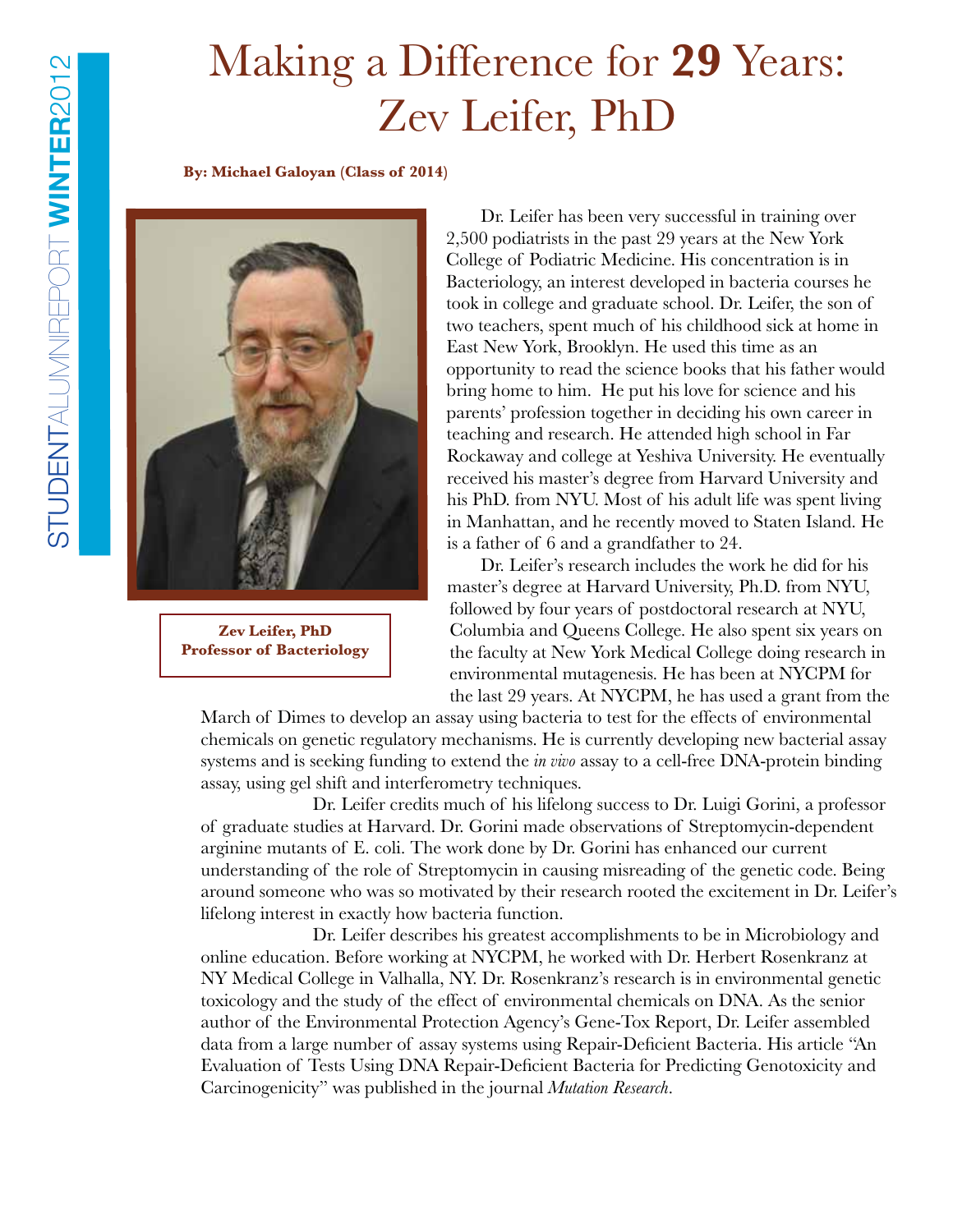While at NYCPM, Dr. Leifer advanced the school's online education program. This eventually resulted in the development of a Microbiology Teaching Laboratory in the virtual world of BioMOO, which has since been published online at the Virtual Conference of University Biology Education. The publication can be found at:

http://web.archive.org/web/19980222225959/science.uniserve.edu.au/su/ SCH/mirror/vCUBE97/html/zev\_leifer.html

This past semester, Dr. Leifer created a Wiki: http://pathlab2014.wetpaint.com for use in his Pathology Laboratory. Students find the relevant pathology by Virtual Microscopy, copy, circle, underline or add arrows or text and save it to the wiki website for all to use for study. It was extensively used and was very helpful.

 Dr. Leifer has a "laid back and dynamic" personality. He takes a very organized, clear and interactive approach with students in his style of communicating with students. He makes it a point to convey to his students that "We are in this together, I have my part in the process and you have your part." Informed by this philosophy, Dr. Leifer always makes himself available to students, encourages them to call or email him and is enthusiastic to sit down with students who are having trouble grasping the material. He spends a lot of his time helping students with problems outside the classroom as well. To him, the purpose of Medical school is to make students "lifelong learners in the rapidly progressing field of medicine."

With regard to the learning process, Dr. Leifer recommends reading slowly while carefully underlining, highlighting and reviewing the material. He also recommends reading be done in "layers," by first reading the entire chapter, making an outline, studying the outline, and then rereading the chapter again and making sure to take time to absorb all the material. Most importantly, he emphasizes repeating the material out loud at all times of the day, blending in with passersby walking down the street talking with a Bluetooth. The most helpful form of learning in his mind is to start from the most simple and continue to the complex in order to teach the student how one idea leads to another, in the hopes of creating a coherent picture instead of isolated facts.

Dr. Leifer's calm persona and unique approach make him an exceptional professor. Students at the New York College of Podiatric Medicine are very lucky to have him teaching the integral subject of Microbiology. Dr. Leifer instills a very powerful foundation on which we continue to build!